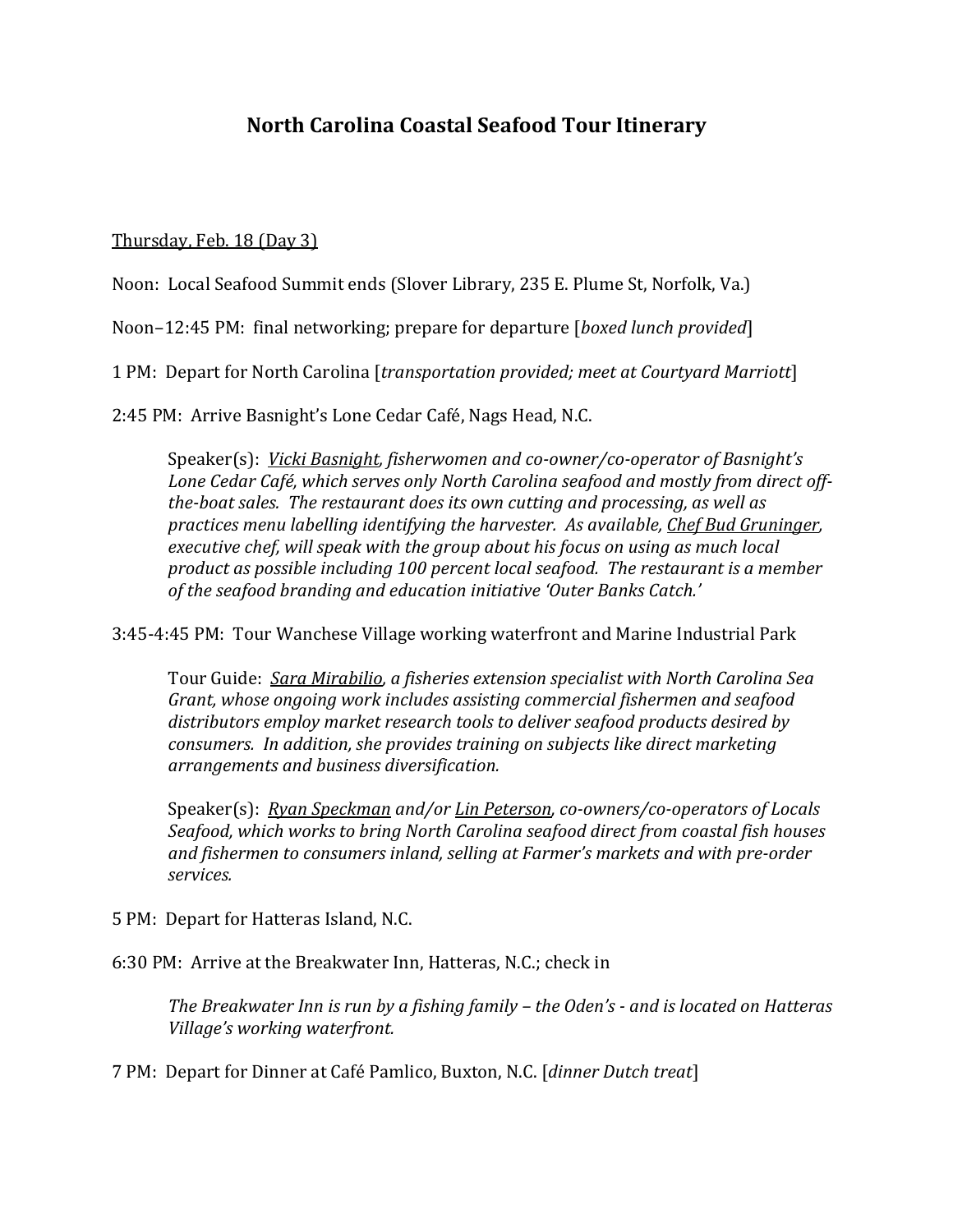*The restaurant is committed to supporting local farmers and artisan food producers first, sustainable resources second, and organic third. View their winter dinner menu here: http://innonpamlicosound.com/innonpamlicosound.com/images/menu.pdf*

Speaker: *Vicki Harrison, owner/operator of Harbor House Seafood, a direct marketing arrangement where husband and son catch much of the seafood that she retails in the market. Vicki also does "value-added," making her own fish cakes, tuna salad and more that she retails in the market.*

## Friday, Feb. 19 (Day 4)

7:45 AM: Depart for breakfast at the Hatterasman, Hatteras, N.C. [*breakfast Dutch treat*]

*The eatery was opened in 1969 by Hatteras Island natives, the Burrus family. Frank and Nancy Miller, the current owners, fell in love with the Island when they vacationed there. Though this might be classified as 'fast food,' this establishment is a real Hatteras Island landmark. View their breakfast menu here: http://www.tripadvisor.com/Restaurant\_Review-g49200-d2201979-Reviews-The\_Hatterasman\_Drive\_In-Hatteras\_Island\_Outer\_Banks\_North\_Carolina.html#photos*

## 9-9:45 AM: Tour Hatteras Village working waterfront

Tour Guide: *Sharon Peele Kennedy, part of a fifth-generation Island fishing family, who is the author of 'What's for Supper' and host of a local radio program called 'What's for Supper with Sharon Peele Kennedy.' She wants consumers not to be intimidated by buying and cooking seafood, and so features easy-to-prepare seafood recipes. Now in its sixth year, the radio show spawned the written collection of recipes.*

10:15 AM: check out; depart Breakwater Inn for ferry dock

10:30-11 AM: wait Hatteras-Ocracoke ferry line

*Note: There is a touristy shopping complex and marina next store where folks could occupy themselves in wandering during the wait.* 

11 AM: Depart for Ocracoke Island, N.C.

12:15 PM: Arrive at Ocracoke Village, N.C.

12:30–1:45 PM: lunch catered by Eduardo's Taco Stand; gathering place Ocracoke United Methodist Church Fellowship Hall [*cost per person \$12 pp*]

Speaker(s): *Ocracoke Working Watermen's Association (OWWA) board members, as available.*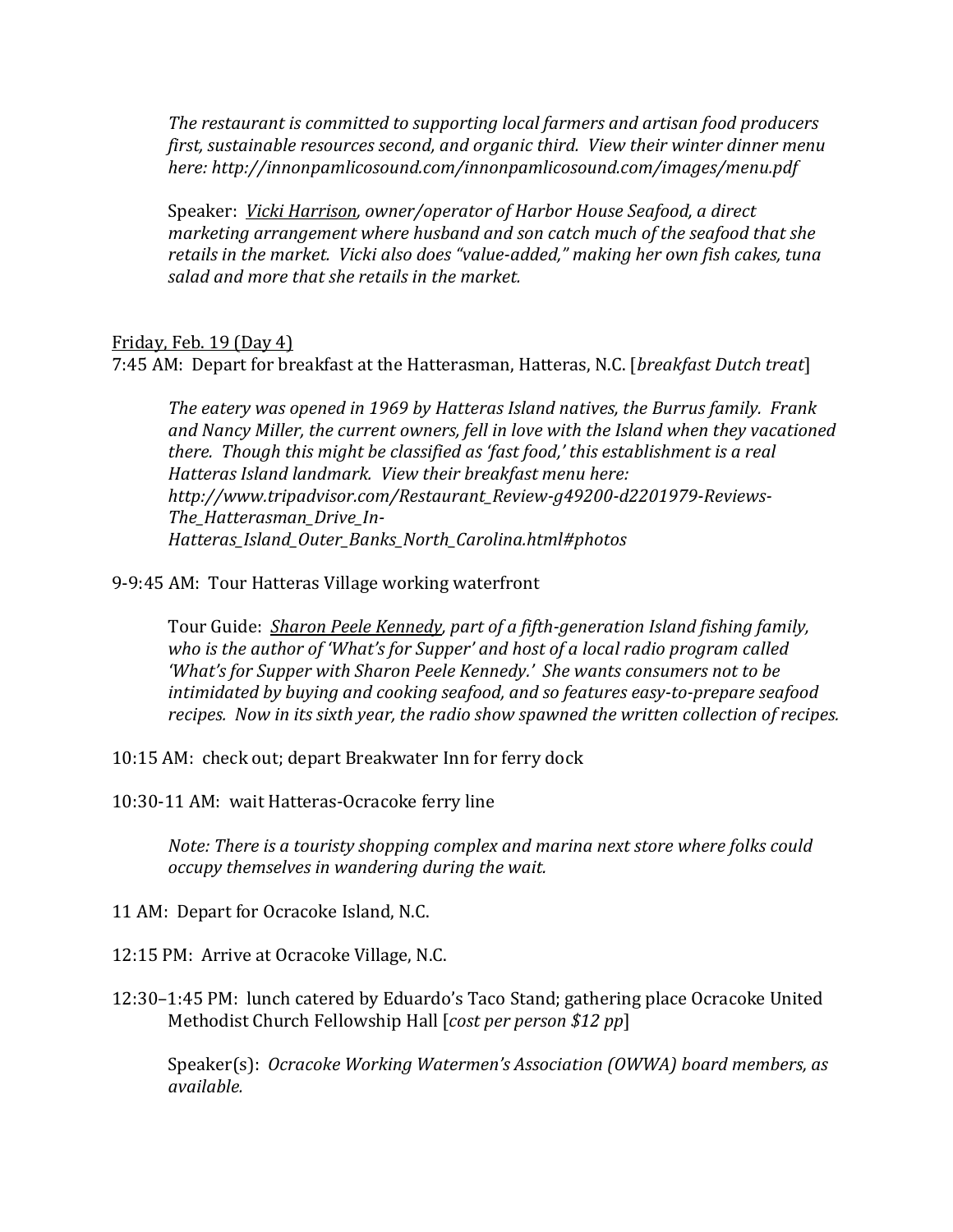2-2:45 PM: Ocracoke Seafood Company Tour

Tour Guides: *Hardy and Patty Plyler; As a cooperative, for lack of a better description, OWWA runs the Island's oldest fish house, which includes a retail market wherein they brand their catch as 'Ocracoke Fresh.' Hardy manages the fish house, while Patty manages the retail market.*

3–3:30 PM: Visit OWWA Community Square Exhibit

Tour Guide: *Scott Bradley, chair of both the Ocracoke Sanitary District and Ocracoke Foundation, which is heading up the Community Square Revitalization Project.*

3:30–4 PM: wait Ocracoke - Cedar Island ferry line

*Note: There is the National Park Service Visitor Center and Ocracoke Preservation Society Museum near the docks where folks can go to occupy themselves during the wait.*

4 PM: Depart for Cedar Island, N.C.

Speaker: *Ann Cary Simpson – a native of Eastern North Carolina –is interim director of 'NC Catch,' a nonprofit organization formed in 2012 to support the work of four local seafood branding and education initiatives that span the North Carolina coast. Simpson will overview the partnership with local Catch groups and speak to their recent focus group and strategic planning exercise.*

6:15 PM: Arrive at Cedar Island, N.C.; drive to Beaufort, N.C.

7-8:30 PM: Tour Core Sound Waterfowl Museum and Heritage Center, Harker's Island, N.C.; local seafood dinner [*cost per person \$15*]

Tour Guides: *Karen Willis Amspacher, a native of Harkers Island where her family has been a part of the boat-building and fishing traditions of the community for generations. In 1993, she left her teaching career to work for her community as director of the Core Sound Waterfowl Museum and Heritage Center. Additionally, she was instrumental in the formation of NC Catch. Accompanying her will be Pam Morris, also a native of 'Down East Carteret Co.', who works as the collections manager at the Museum. Morris is a former shrimper, founding board member of the local seafood branding and education initiative Carteret Catch, serving currently as president. Both women have been active in fisheries management and policy discussions for the state, serving on many industry and state regulatory boards and committees.*

9 PM: Arrive at Beaufort Inn, Beaufort, N.C.; check in

*The Beaufort Inn is a family-run facility located on the Morehead City Channel looking out at a working waterfront.*